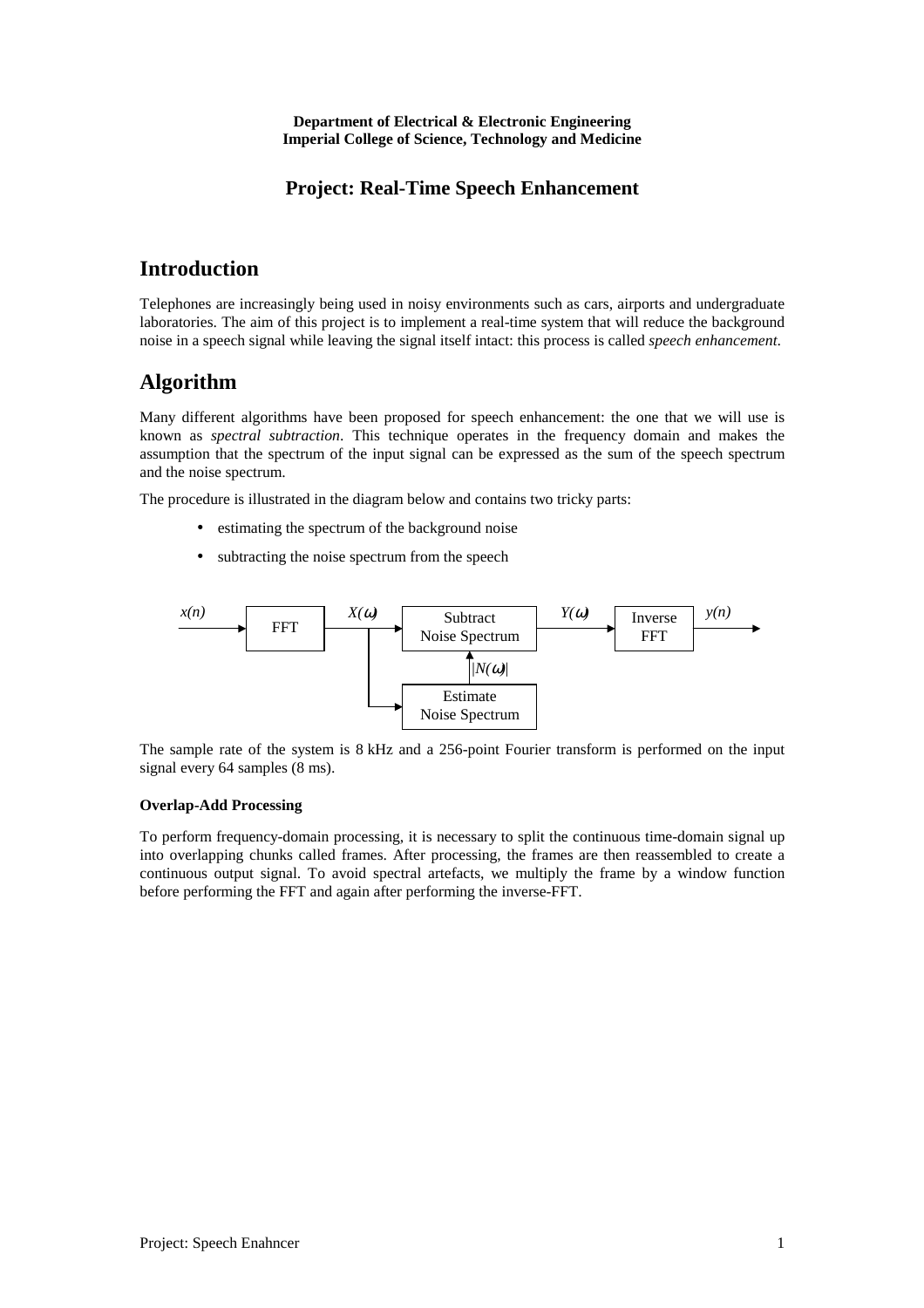

The output signal is thus formed by adding together a continuous stream of 256-sample frames each of which has been multiplied by both an input and an output window. If we choose the windows to be the square root of a Hamming window:

$$
\sqrt{1-0.85185\cos((2k+1)\pi/N)}
$$
 for  $k = 0, \dots, N-1$ 

then the overlapped windows will sum to a constant and the output signal will be undistorted by the framing process.

In the diagram above, each frame starts half a frame later than the previous one giving an *oversampling ratio* of 2. This normally gives acceptable results but can introduce distortion if the processing alters the gain of a particular frequency bin abruptly between successive frames. It is therefore more common to use an oversampling ratio of 4 in which each frame starts only a quarter of a frame after the previous one. In this case, each output sample is the sum of contributions from four successive frames.

#### **Subtracting the Noise Spectrum**

The basic idea is just to subtract the noise off the input signal:

$$
Y(\omega) = X(\omega) - N(\omega)
$$

Unfortunately we don't know the correct phase of the noise signal so we subtract the magnitudes and leave the phase of X alone:

$$
Y(\omega) = X(\omega) \times \frac{|X(\omega)| - |N(\omega)|}{|X(\omega)|} = X(\omega) \times \left(1 - \frac{|N(\omega)|}{|X(\omega)|}\right) = X(\omega) \times g(\omega)
$$

We can regard  $g(\omega)$  as a frequency-dependent gain factor, so this is really just a form of zero-phase filtering.

A further problem is that it is quite possible for the multiplicative factor in the above expression to go negative from time to time. To avoid this, we actually use the following formula:

$$
g(\omega) = \max\left(\lambda, 1 - \frac{|N(\omega)|}{|X(\omega)|}\right)
$$

where the constant  $\lambda$  is typically 0.01 to 0.1.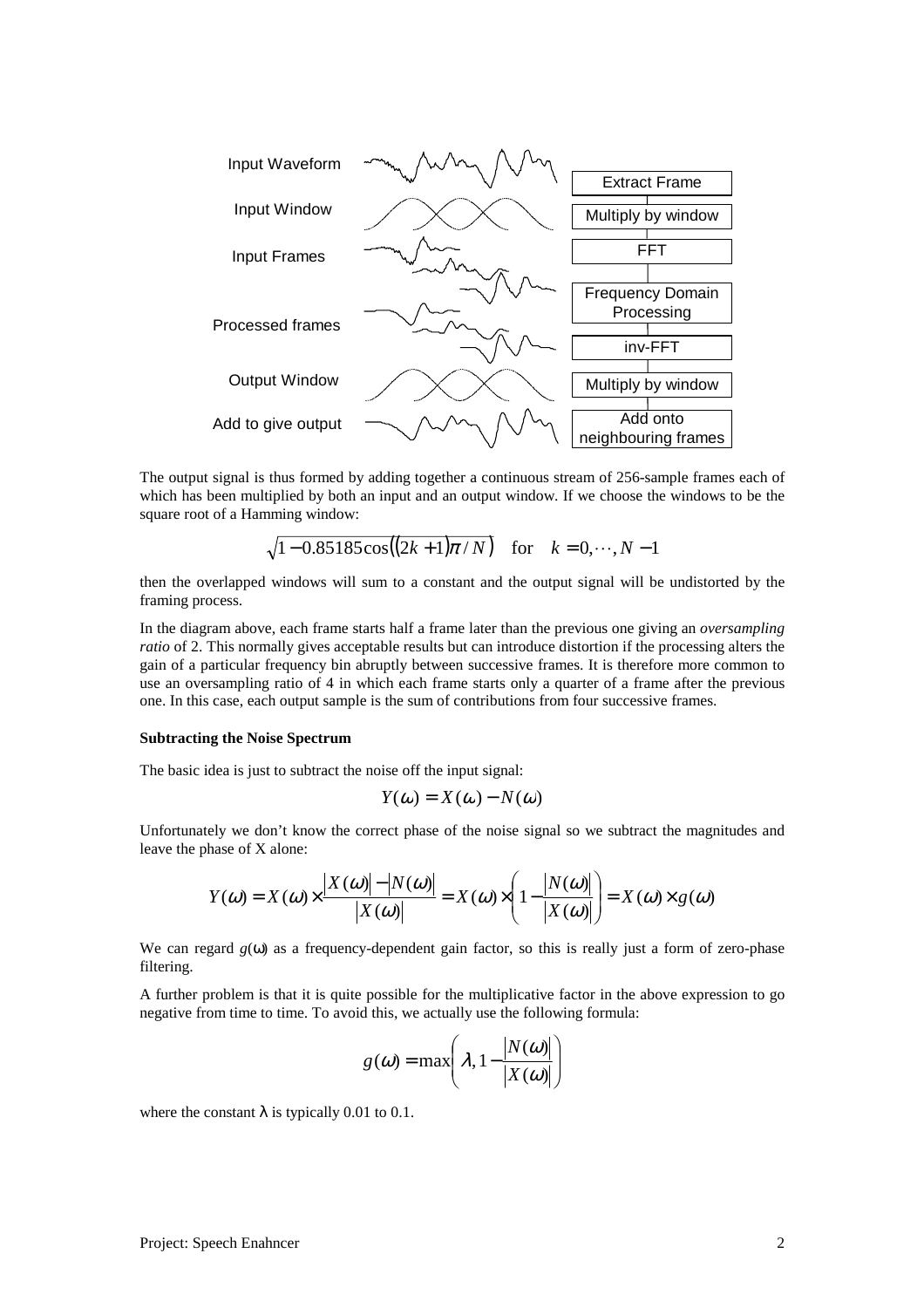#### **Estimating the noise spectrum**

When someone is speaking, they inevitably have to pause for breath from time to time. We can use these gaps in the speech to estimate the background noise. One way of doing so is to design a Voice Activity Detector (VAD) which identifies whether or not speech is present in a signal. Unfortunately a reliable VAD is exceptionally difficult to make and so we choose an easier approach [4].

For each frequency bin in the Fourier transform, we determine the minimum magnitude that has been present in any frame over the past ten seconds or so. Under the assumption than no one ever talks for more than ten seconds without a break, this spectral minimum will correspond to the minimum noise amplitude that occurred during non-speech intervals. Since this will underestimate the *average* noise magnitude, we must multiply by a compensating factor before using it in the formulae above.

Determining the precise minimum over the past ten seconds requires storing all spectra from this interval which is unrealistic. We can determine an approximate minimum with far less storage as follows. We store four estimates of the minimum spectrum  $M_i(\omega)$  where i=1,2,3,4. For each frame, we update  $M_1$  by:

$$
M_1(\omega) = \min(|X(\omega)|, M_1(\omega))
$$

Every 2.5 seconds, we transfer  $M_i(\omega)$  to  $M_{i+1}(\omega)$  and set  $M_1(\omega) = |X(\omega)|$ .

We can therefore estimate the noise spectrum as

$$
|N(\omega)| = \alpha \min_{i=1..4} (M_i(\omega))
$$

where the factor  $\alpha$  corrects for the underestimation of the noise discussed above. The factor  $\alpha$  may need to be as high as 20 but the use of enhancement (1) described at the end of this sheet will allow it to be reduced to around 2 and will give more reliable estimates.



The diagram above indicates the situation at 11 sec, 12 sec and 13 sec after the start of the program. In the first case, at time 11 seconds, M4, M3 and M2 contain the minimum spectrum that occurred in the three intervals 2½ to 5 seconds, 5 to 7½ seconds and 7½ to 10 seconds (the minimum of 312 frames in each case). M1 contains the minimum spectrum that occurred between 10 and 11 seconds. Taking the minimum of all four buffers therefore gives the minimum spectrum over the 8½ second interval from 2½ to 11 seconds.

In the second case, M4, M3 and M2 are unchanged, but M1 now contains the minimum from 10 to 12 and so taking the minimum of all four buffers gives the minimum spectrum over the 9½ second interval from 2½ to 12 seconds.

At time 12½, we transfer M3 to M4, M2 to M3 and M1 to M2, so in the third case the minimum of all four buffers gives the minimum spectrum over the 8 second interval from 5 to 13 seconds.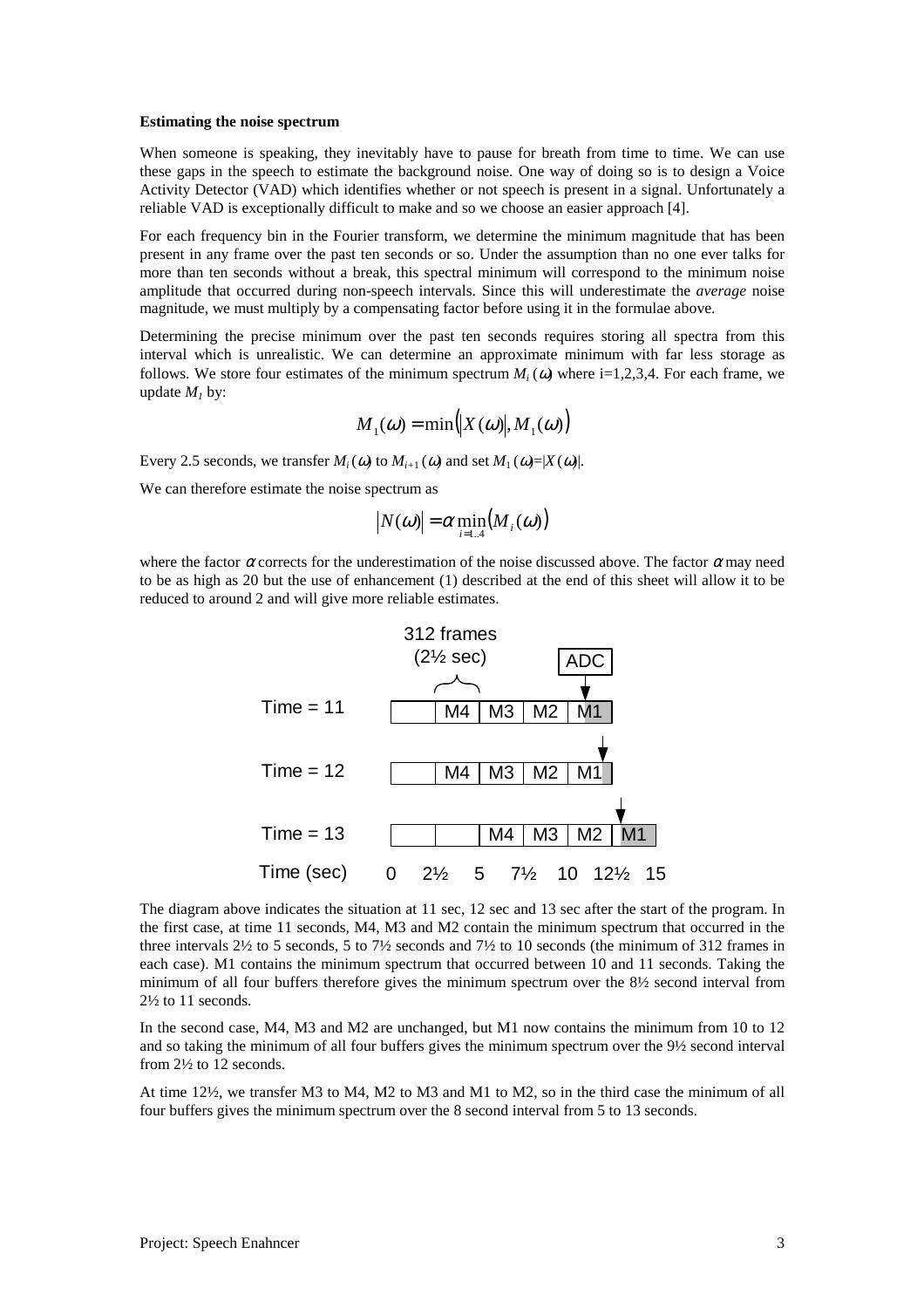# **Skeleton Program**

A skeleton program is available as **enhance0.c**. This program performs the input/output buffering and interrupt handling that are needed. It does not perform the FFTs, noise estimation or spectral subtraction: that is for you to implement. All the constant parameters associated with the algorithm are specified in a definitions block near the start of the program: it is bad practice to bury peculiar constants in the middle of your code so you should follow this procedure for any other constants that you need to add. Some of the constants are used to define buffer lengths while others are used in arithmetic expressions. Some of the latter (e.g. INGAIN and OUTGAIN) are copied into global variables in the initialisation section of the main program: the reason for this is so that they can be altered in real time while the program is running. Note that when defining a constant to equal an expression, you should enclose the expression in parentheses to avoid unexpected results if it is used in an arithmetic expression.

To get the program going, you should create a new directory and copy enhance0.c into it. Then create a new project (**Project**→**New**) called enhance.mak. Next create a configuration file (**File**→**New**→**DSP/BIOS Configuration**→**dsk6711.cdb**) and map the codec interrupt (**Expand HWI manager, right-click HWI\_INT9, select properties, set: function=\_XINT0\_HWI and "use dispatcher"=yes**) and save the file as enhance.cdb. You need to change the output filename so that it matches that of the configuration file (**Project**→**Options**→**Linker, set output filename = enhance.out**). Finally add the following files to the project: enhance.cdb, enhancecfg.cmd, enhance0.c (**Project**→**Add file**).

#### **Input/Output Buffers**

With an oversampling rate of 4, we need to process six quarter-frames at any given moment:



While the A/D converter is transferring samples into the current  $\frac{1}{4}$ -frame, we process the previous four ¼-frames as indicated in the diagram. We add the processed frame onto the existing contents of the output buffer (from previous frames). For the last quarter of the frame, there is no data from previous frames and so we overwrite whatever information happens to be in the buffer instead of adding onto it. While all of this is happening, the previous ¼-frame, which is now completely specified, is sent to the D/A converter. Our algorithm therefore has a 1¼-frame delay that is independent of the processor speed (this is in addition to the codec delay which is quite large).

#### **Buffer Synchronisation**

Notice that both the input and output buffer need only be five ¼-frames long. We implement them as circular buffers and reset the variable **io\_ptr** to zero in the interrupt service routine whenever it increments beyond the end of the buffer. When we have finished processing a frame, we need to wait until the ADC and DAC have finished the current ¼-frame. We do this by checking the value of **io ptr/64** to see which section of the buffer it has reached. We also use **io ptr** to calculate the value of **cpufrac** which tells us what fraction of the available CPU time we are using: you can monitor this from a watch window.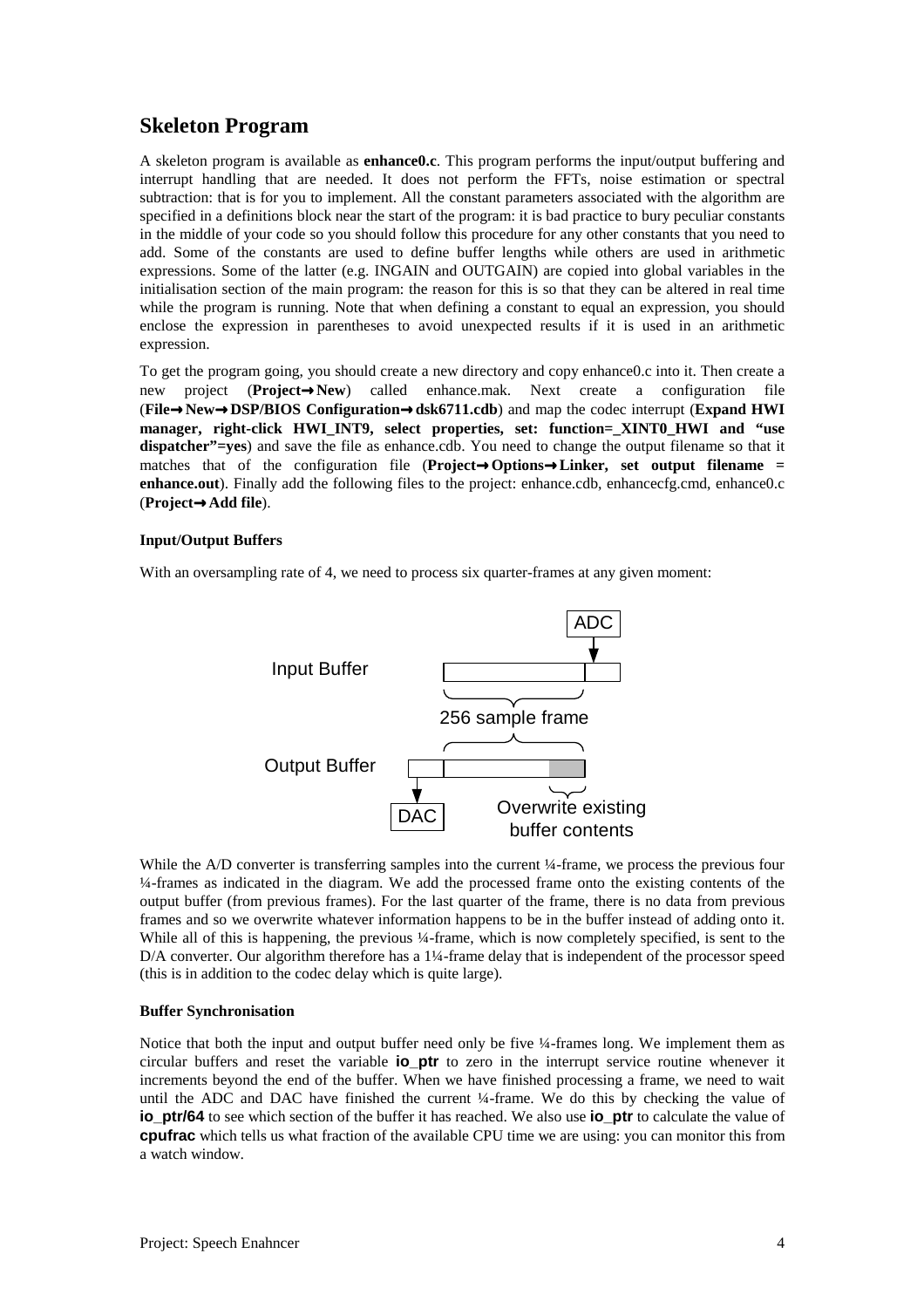## **Objectives and Milestones**

The aim of this project is to implement the spectral subtraction technique described above and then to improve it to obtain the best possible performance on the test files provided.

You may find it easier to implement the two parts of the algorithm independently at first and check that they work correctly. As an initial test, you could implement a simple frequency-domain filter by setting some of the FFT spectrum values to zero.

The files that you need are available from any Departmental PC by mapping the network path **\\reserver\sp\_data** onto a convenient drive. Many of them have also been copied onto the PCs in the lab: you will need to substitute the appropriate value for **\*** in the paths specified below.

## **Test Data**

A number of test signals are available in **\*\C6x\enhance\data\\*.wav** with descriptions in **\*\C6x\enhance\signals.txt**. You can use Windows to replay the test signals via the soundcard.

### **Enhancements**

You may wish to evaluate some of the following enhancements that researchers have suggested. In my experience some of them are a good idea but others make things worse.

- 1. Use a low-pass filtered version of  $|X(\omega)|$  when calculating the noise estimate. Note that this lowpass filter is operating on successive frames not on the speech samples themselves. If  $P_t(\omega)$  is the low-pass filtered input estimate for frame *t*, then  $P_t(\omega) = (1 - k) \times |X(\omega)| + k \times P_{t-1}(\omega)$  where  $k = \exp(-T/\tau)$  is the *z*-plane pole for time constant  $\tau$  and frame rate *T*=16 ms. If you do this, you will be able to reduce the oversubtraction factor  $\alpha$  described above. The value of *T* is defined in the C program as **TFRAME**: you can calculate the value of *k* in the initialisation section of the main program. A plausible time constant to use is in the range 20 to 80 ms.
- 2. The above low-pass filtering can be performed in the power domain rather than the magnitude domain. That is, you can low-pass filter  $|X(\omega)|^2$  and then take the square root to find  $P(\omega)$ .
- 3. Low pass filter the noise estimate  $|N(\omega)|$  to avoid abrupt discontinuities when the minimization buffer length changes. This will only have a noticeable effect if the noise level is very variable.

4. Instead of setting 
$$
g(\omega) = \max \left( \lambda, 1 - \frac{|N(\omega)|}{|X(\omega)|} \right)
$$
, set it to  $\max \left( \lambda \frac{|N(\omega)|}{|X(\omega)|}, 1 - \frac{|N(\omega)|}{|X(\omega)|} \right)$ ,  
 $\max \left( \lambda \frac{|P(\omega)|}{|X(\omega)|}, 1 - \frac{|N(\omega)|}{|X(\omega)|} \right)$ ,  $\max \left( \lambda \frac{|N(\omega)|}{|P(\omega)|}, 1 - \frac{|N(\omega)|}{|P(\omega)|} \right)$ , or  $\max \left( \lambda, 1 - \frac{|N(\omega)|}{|P(\omega)|} \right)$ .

In all cases you may wish to calculate  $P(\omega)$  using a different (probably longer) time constant than used for enhancement (1).

- 5. Calculate *g* in the power domain rather than the magnitude domain, i.e. set  $\overline{\phantom{a}}$  $\overline{\phantom{a}}$ J  $\backslash$  $\mathbf{I}$  $\mathsf{L}$ J ſ  $=$  max  $\lambda$ ,  $\sqrt{1-\frac{|\mathbf{r}(\mathbf{w})|}{|\mathbf{r}(\mathbf{v})|^2}}$ 2  $\left( \omega \right)$  $(\omega)$  = max  $\lambda$ ,  $\left|1 - \frac{N(\omega)}{N(\omega)}\right|$ ω  $\omega$  = max  $\lambda$ ,  $1 - \frac{N(\omega)}{N(\omega)}$ *X N*  $g(\omega) = \max |\lambda_{1,1}| - \frac{|\cdot| \cdot |\cdot| \cdot |\cdot|}{\sqrt{2}}$  or a similar modification of an expression from (4).
- 6. Deliberately overestimate the noise level (by increasing  $\alpha$ ) at those low frequency bins that have a poor signal-to-noise ratio. This *oversubtraction* technique can reduce the "musical noise" artifacts that are introduced by spectral subtraction.
- 7. An alternative way of estimating  $N(\omega)$  that requires much less storage space is to low-pass filter the input (as in enhancement 1 above) and then calculate: